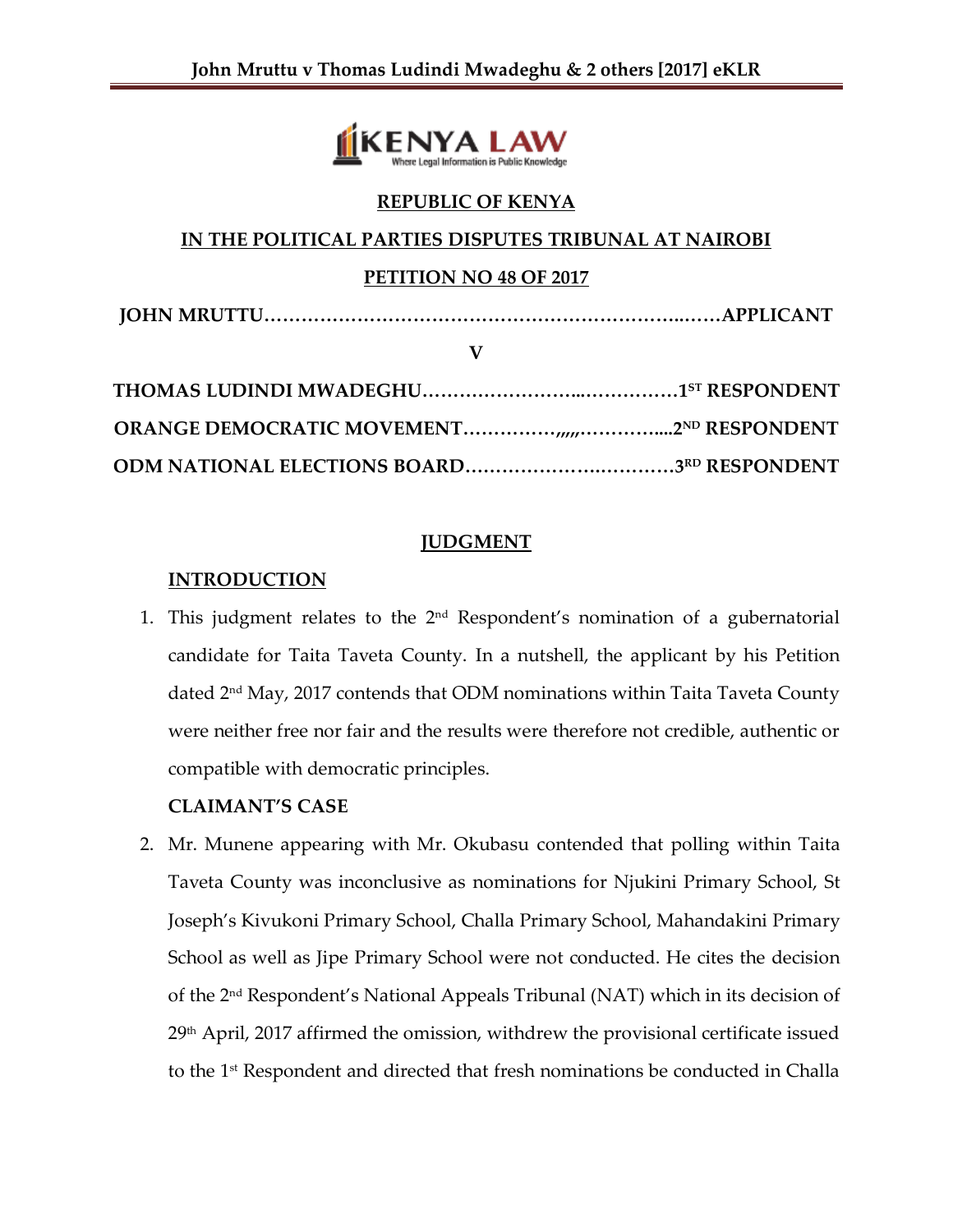Ward, Mahoo Ward as well as Jipe Polling Station within Taita Taveta County to determine the ODM gubernatorial candidate in accordance with the party's constitution and nomination rules. The NAT also found that taking into account the margin of 2,750 between the winner and runners up and the fact that the total number of registered voters in these polling stations was in excess of 7,000 meant that the total votes from these polling stations could overturn the margin of victory or in other words affect the result. Therefore, any declaration that did not take into account the number of votes in these polling stations was not valid.

3. However, by a letter dated  $29<sup>th</sup>$  April, 2017 one Mr. Oduor Ongwen, the  $2<sup>nd</sup>$ Respondent's Executive Director, wrote to the Chairperson of the NAT indicating that while the Central Committee had agreed with the NAT's decision, the IEBC timelines and the NEB's capacity did not permit repeat polls anywhere. Therefore, the party had invoked internal dispute resolution mechanism and Rule 3.3 to comply. Rule 3.3 provides as follows:

# **The NEB may with the written approval of the National Executive Committee (NEC) grant a candidate an automatic nomination**

- 4. Acting on the recommendation in the letter dated  $29<sup>th</sup>$  April, 2017 the  $2<sup>nd</sup>$ Respondent issued the 1<sup>st</sup> Respondent with Mr. Okubasu for the Claimant however submitted that Rule 3.3 could not excuse the party from the duty to act fairly under Article 47 of the Constitution and the Fair Administrative Action Act, 2017.
- 5. As to whether the Claimant had exhausted internal party dispute resolution mechanism, to convert his claim into a justiciable dispute within the meaning of section 40(2) Mr. Okubasu contended that the dispute was a chain of events commencing with the nominations and ending with the direct nomination of the 1 st Respondent.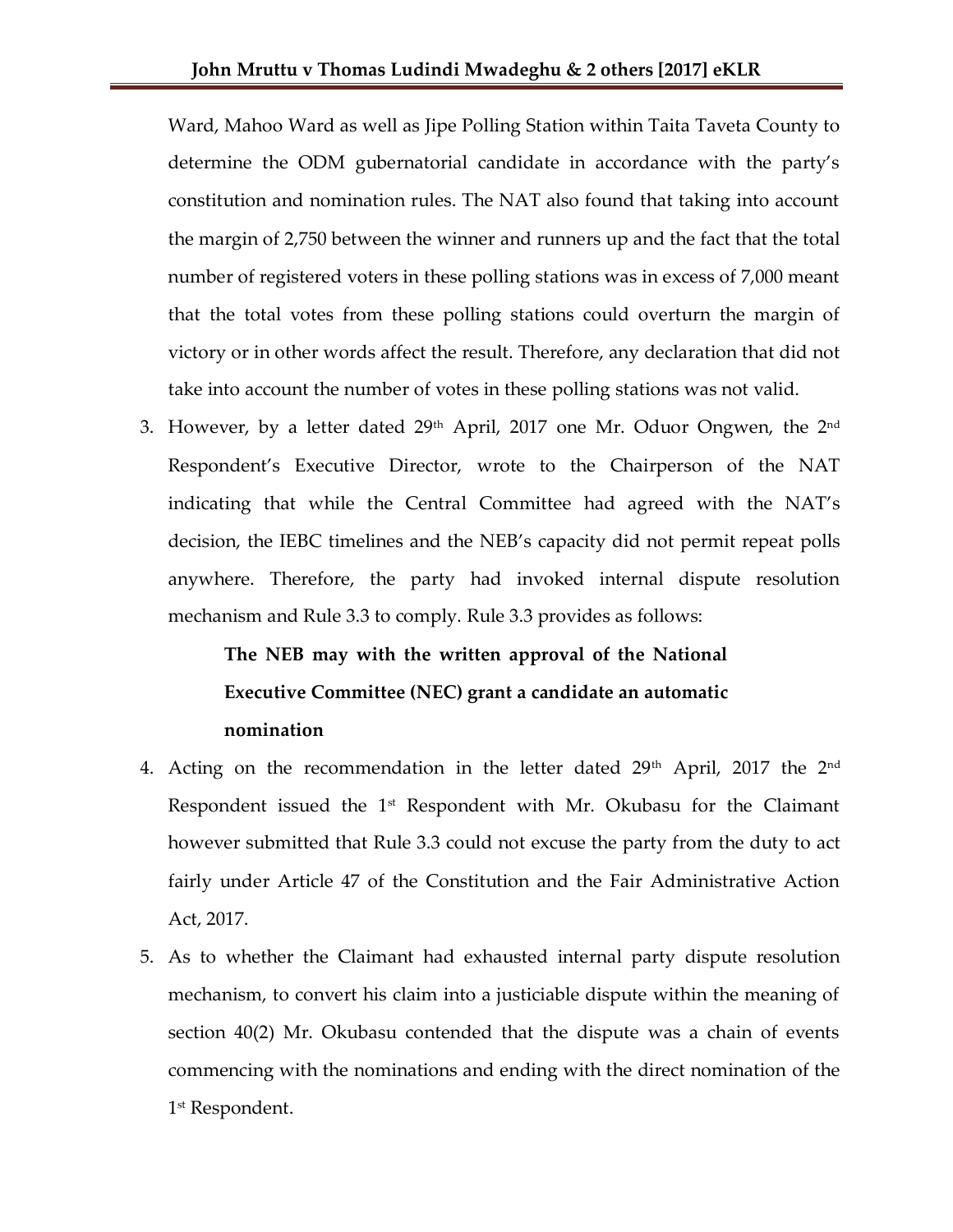#### **1 st RESPONDENT'S CASE**

- 6. In his reply, Mr. Kajwang appearing with Mr. Okoth opposed the complaint on some five main grounds.
- 7. First, that the Tribunal lacked jurisdiction to determine the claim. This was because the Claimant had filed his appeal to the NAT some ten days out of time. Whereas, the results had been declared on  $19<sup>th</sup>$  April, 2017 and a provisional nomination certificate issued the same day, the Claimant had filed his appeal to the Tribunal belatedly on 29<sup>th</sup> April, 2017 outside the 48 hours permitted by the party's Constitution. Arising from this delay, the proceedings before the NAT were a nullity and void *ab initio* hence there were no proceedings before the NAT. Though there was no evidence the issue of jurisdiction was raised or argued before the NAT, Mr. Kajwang pointed out that a jurisdictional question is a question in limine. He referred to the Supreme Court decision in *Joho v Shahbal* [2014] *eKLR* as to what constitutes a "declaration of election results".
- 8. Second, that there was no dispute before the Tribunal as what ought to have been in dispute was the grant of a direct nomination ticket to the  $1<sup>st</sup>$  Respondent. However, the issues of direct nomination had never been referred to the NAT so section 40(2) kicked in.
- 9. Third, counsel submitted that according to the doctrine of *materiality* even if all the votes from the polling stations where no polling occurred, the Applicant would still trail the  $1<sup>st</sup>$  Respondent as the extract of the 2013 IEBC register for the polling stations in question indicated a total of 2,053 votes. This would not affect the margin of 2,750 as the difference was 700 votes. The complaint was therefore misconceived.
- 10. Fourth, Mr Kajwang sought to distinguish our decision in the *Caroli Omondi v John Mbadi & 2 Others Complaint No 42 of 2017 Case from the facts of this case.* In *Mbadi* we held that while the NEC must provide a written approval to the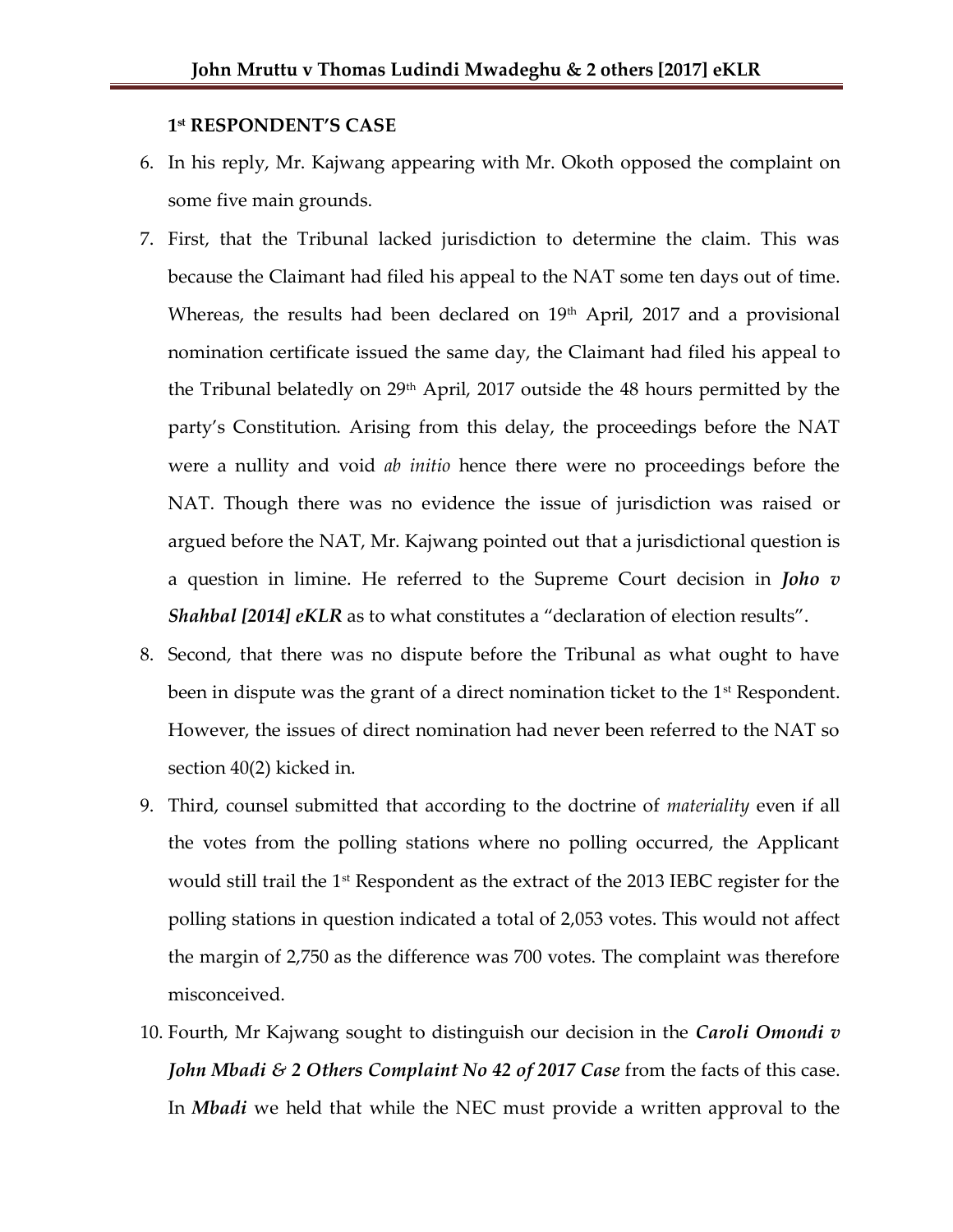National Elections Board to grant a candidate an automatic nomination such approval had not shown to the court. In the case at bar, however, we had allowed an adjournment to enable the  $2<sup>nd</sup>$  Respondent file the authorization which it claimed existed, but it did not think was material to this case. That authorization had since been filed through the supplementary affidavit of Oduor Ong'wen sworn on 5<sup>th</sup> May, 2017.

#### **2 ND RESPONDENT'S CASE**

11. Mr. Oluoch urged the dismissal of the complaint and emphasized that since the claimant had not complied with the timelines in the party's Rule 19.2.5 nothing turned on his complaint because it is a nullity. He referred us to the Court of Appeal decision in *Omega Enterprises (Kenya) Limited v Kenya Tourist Development Corporation Limited [1998] eKLR* for the proposition that nothing turns on a nullity.

#### **ISSUES FOR DETERMINATION**

- 12. From the rival submissions by the parties the issues for determination are:
	- **(a) Does this Tribunal have jurisdiction to hear and determine this complaint?**
	- **(b) Did the 2nd Respondent conduct free and fair nominations for the position of Governor of Taita Taveta County?**
	- **(c) Was the 2 nd Respondent's decision to give the 1st Respondent a direct nomination reasonable, lawful and procedurally fair?**
	- **(d) What are the appropriate reliefs in this complaint?**

#### **DETERMINATION OF ISSUES**

- **(a) Does this Tribunal have jurisdiction over this complaint?**
- 13. We must first satisfy ourselves that we have jurisdiction in accordance with the dicta in *Owners of the Motor Vessel "Lillian S" v Caltex Oil* **(Kenya) Ltd**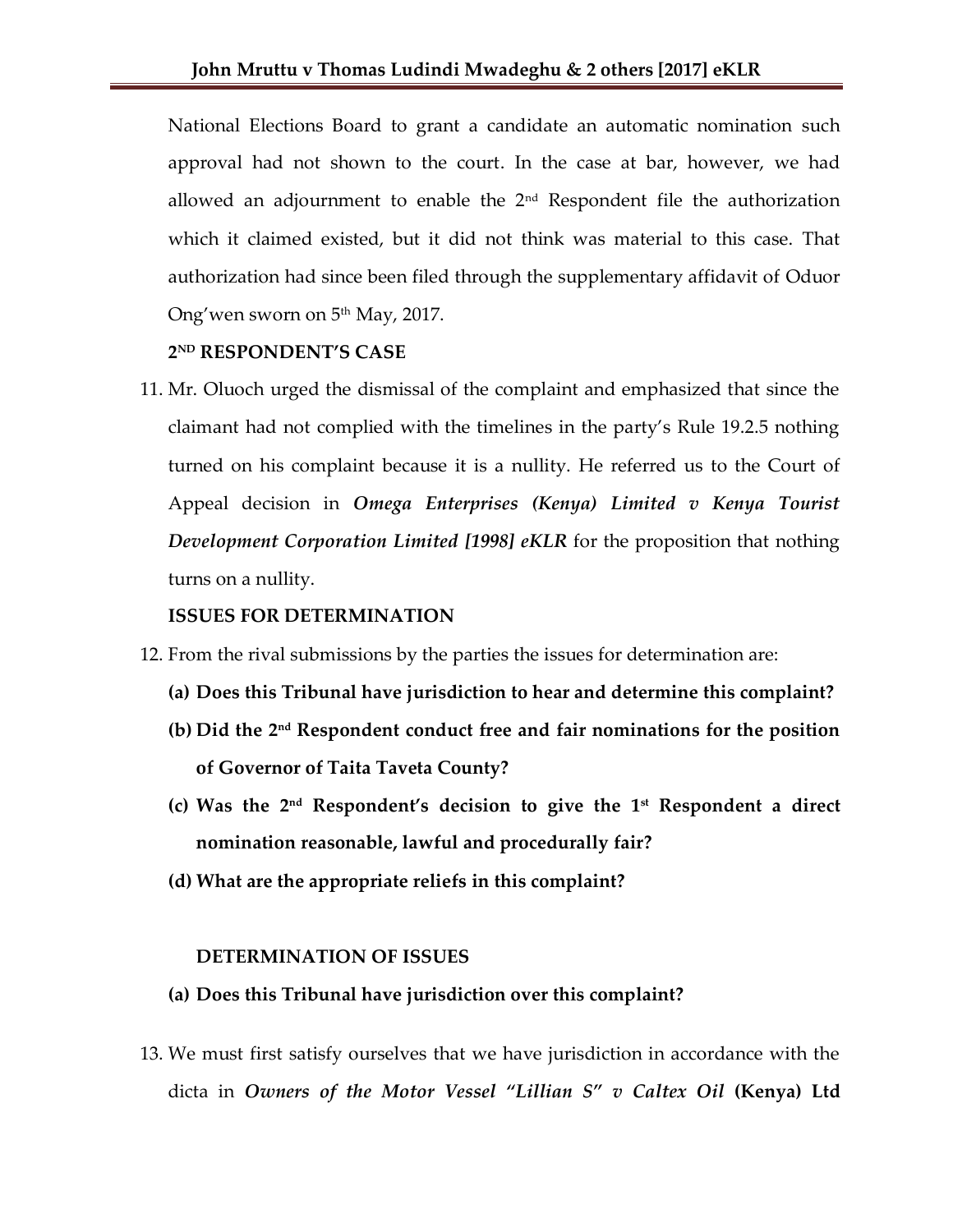**[1989] KLR 1.** If we find that we lack jurisdiction, there would be no basis for a continuation of these proceedings and we would be bound to down our tools.

- 14. Mr. Kajwang argued that as the proceedings before the NAT were premised on an appeal filed out of time on 29th April, 2017, they were null and void a*b initio*. On the other hand, since the question of jurisdiction was never raised before the NAT and was being canvassed before us for the first time, Mr. Okubasu submitted in reply that the jurisdictional point was an afterthought and a ploy to dislodge the Claimant from this Tribunal's seat of justice.
- 15. We agree with Mr. Kajwang that the question of jurisdiction is so fundamental to our adjudication, that it can be raised at any time, in any manner, and indeed, by the Tribunal itself - provided that where the Tribunal raises it *suo motu*, parties must be accorded an opportunity to be heard.
- 16. Our determination is that we have both original and appellate jurisdiction over the decisions of the NAT and are not bound by any lack of jurisdiction on the part of the NAT due to non-compliance with Rule 19.2.5 of the party's Rules. In this regard, a finding that the NAT lacks jurisdiction may in fact mean that the party has no internal dispute resolution mechanism left for him to exhaust thus triggering the jurisdiction of this Tribunal. None of the Respondents was ever prejudiced by the failure to file the appeal before the NAT within 48 hours from the declaration of the results of the election.
- 17. Even so, this dispute is distinguishable from the *Joho Case* in that in *Joho* the Supreme Court had invalidated section Section 76(1)(a) of the Elections Act for its extension of time beyond 28 days following the declaration of the election result. What is before us is Rule 19.2.5 of the party's Rules which does not have the same effect as a statute. We would be hoisting procedural technicalities above the need to do substantive justice if we held that failure to comply with the party's procedural rules automatically ousts this Tribunal's jurisdiction. Party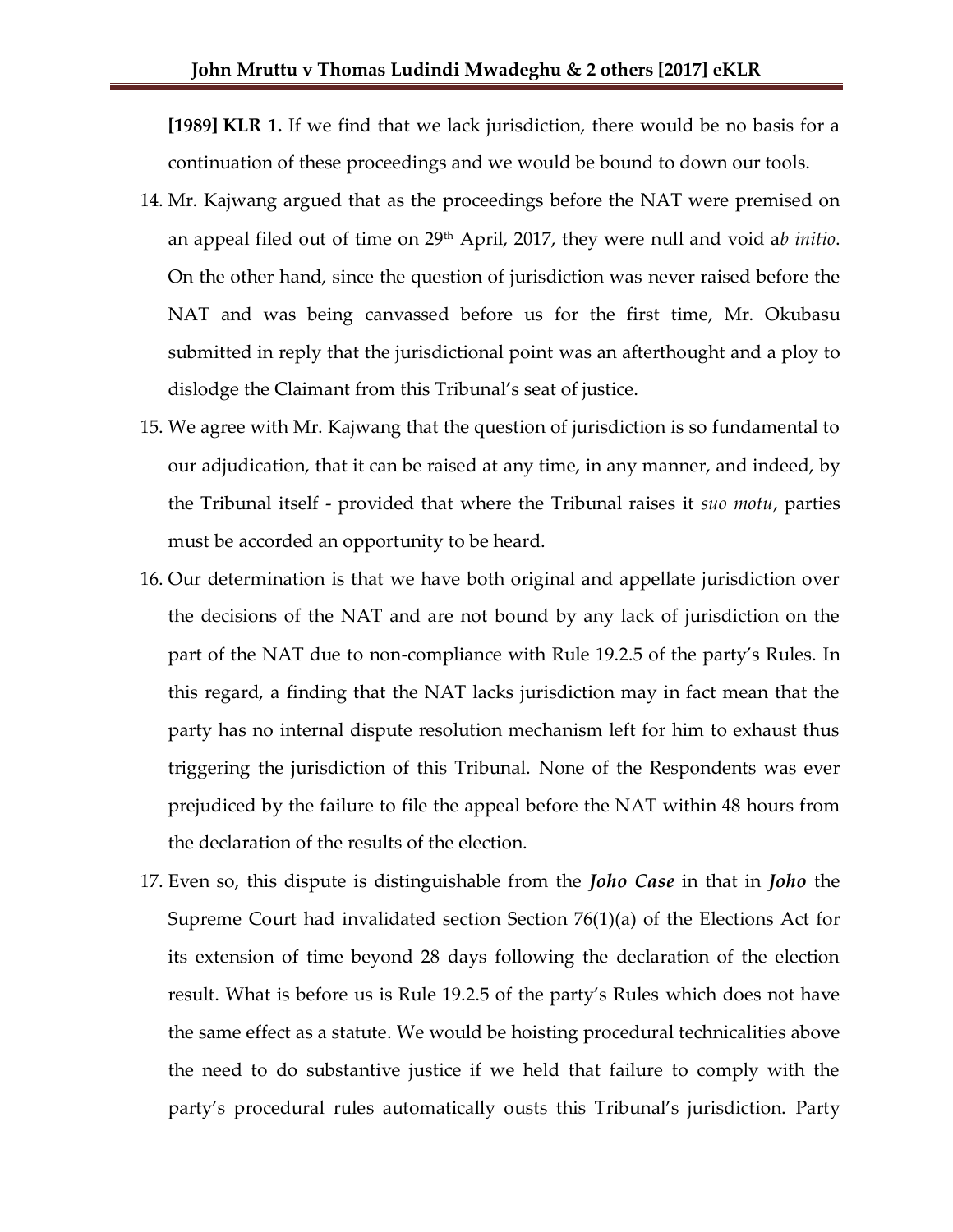primaries and other elections in a multi-ethnic nation such as Kenya are highly contested and it would be remiss of us to resolve a dispute arising from a party primary on a procedural point.

- 18. That apart, in light of the Claimant's right to access justice under Article 48, and our duty under Article 159(2)(d) to do justice without undue regard to procedural technicalities, we are not prepared to hold that non-compliance with a party's internal procedural rules can deprive this Tribunal of the jurisdiction to do substantive justice between the litigants. If anything turns on it, there is no way the results could have been declared on  $19<sup>th</sup>$  April, 2017, as argued by Mr. Kajwang, while polling had not been completed in some polling stations in terms of Rule 18.7 of the party's Election and Nomination Rules.
- 19. All in all, from the evidence and submissions on record, we find that the Claimant exhausted the party's internal dispute resolution mechanism by pursuing his claim all the way to the National Appeals Tribunal thus turning his cause into a justiciable claim before this Tribunal. As we held in the *Mbadi Case*  the argument that the 1st Respondent's direct nominations is a new nomination process which ought to be subjected to fresh internal dispute resolution mechanisms cannot hold.

# **(b) Did the 2nd Respondent conduct free and fair nominations for the position of Governor of Taita Taveta County?**

- 20. In resolving this issue we determine (i) whether there were irregularities and the (ii) the effect of those irregularities on the outcome of the nominations conducted on 18th April, 2017.
	- **(i) Was there substantial non-compliance with the party's rules and applicable laws?**
- 21. It was conceded by Mr. Kajwang and Mr. Oluoch that no polling was ever conducted in Njukini Primary School, St Joseph's Kivukoni, Challa Primary,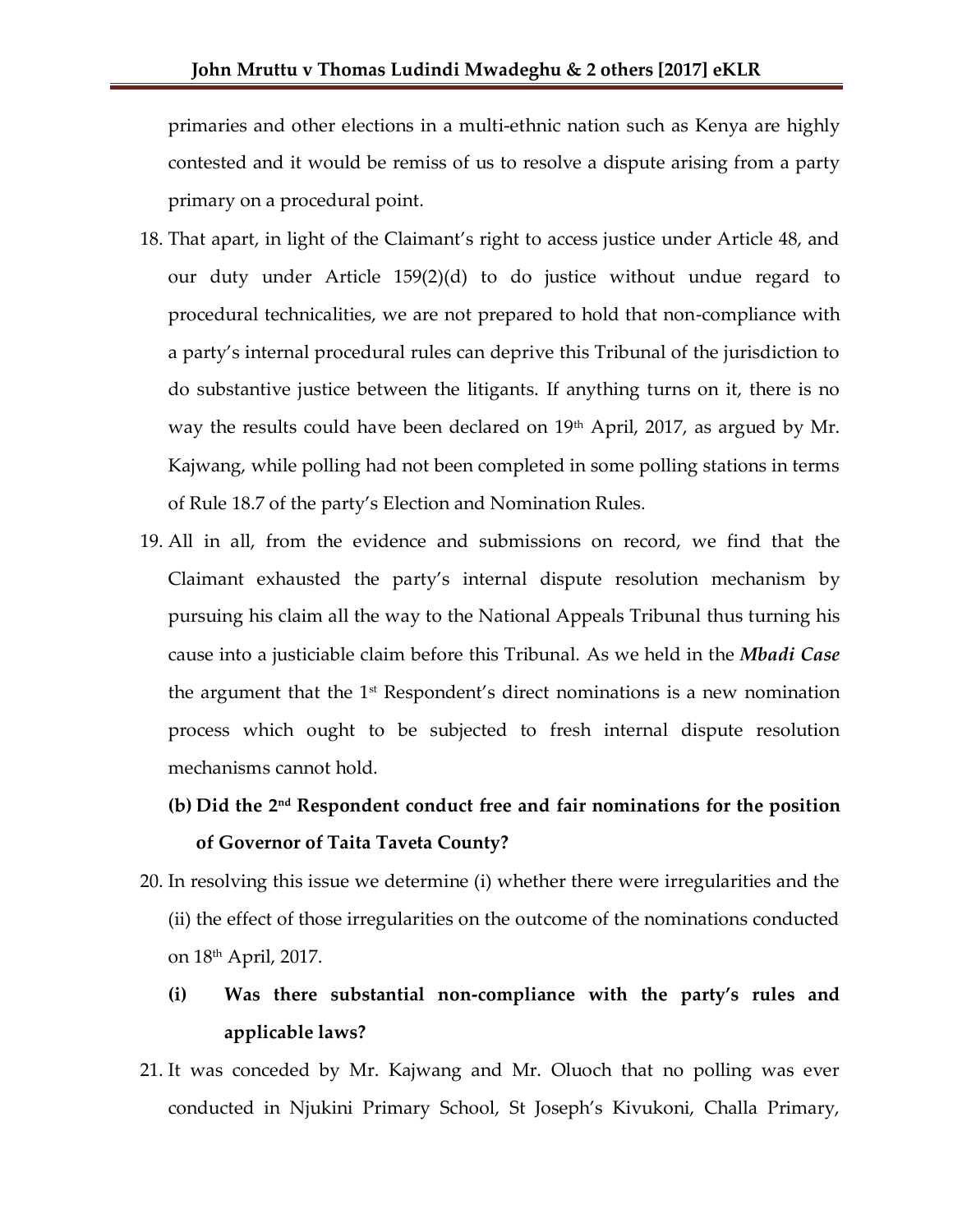Mahandakini and Jipe polling station. Ironically, purported results were declared and a provisional certificate dated  $19<sup>th</sup>$  April, 2017 issued to the  $1<sup>st</sup>$  Respondent as having been validly elected.

22. In contrast, the party's own rules forbid such a course of action. Rule 18.7 of the party's Elections and Nomination Rules is in the following salient terms:

> **The Constituency Returning Officer shall submit forthwith vote tally to the County Returning Officer who shall make the final tally with respect to nomination for Members of Senate, Governor and County Women Representatives before making public the result of party nominations for county elections**

23. It was therefore highly irregular for the County Returning Officer to purport to declare the  $1<sup>st</sup>$  Respondent as having been elected in the full knowledge that no polling had taken place at Njukini Primary School, St Joseph's Kivukoni Primary School, Challa Primary School, Mahandakini Primary School as well as Jipe Primary School. It is not surprising that the parties own NAT found as follows:

> **The parties both agree that the margin of victory between the declared winner and the first runners-up in the Taita Taveta party nominations was approximately 3,000 votes. We are satisfied that taking into account the total number of eligible and registered voters on the agreed polling stations, the total votes from these polling stations could affect and possibly overturn the margin of victory. Any declaration made that does not take into account votes from these polling stations should not hold.**

> **In light of the above and taking into account the submissions by the parties and the evidence adduced**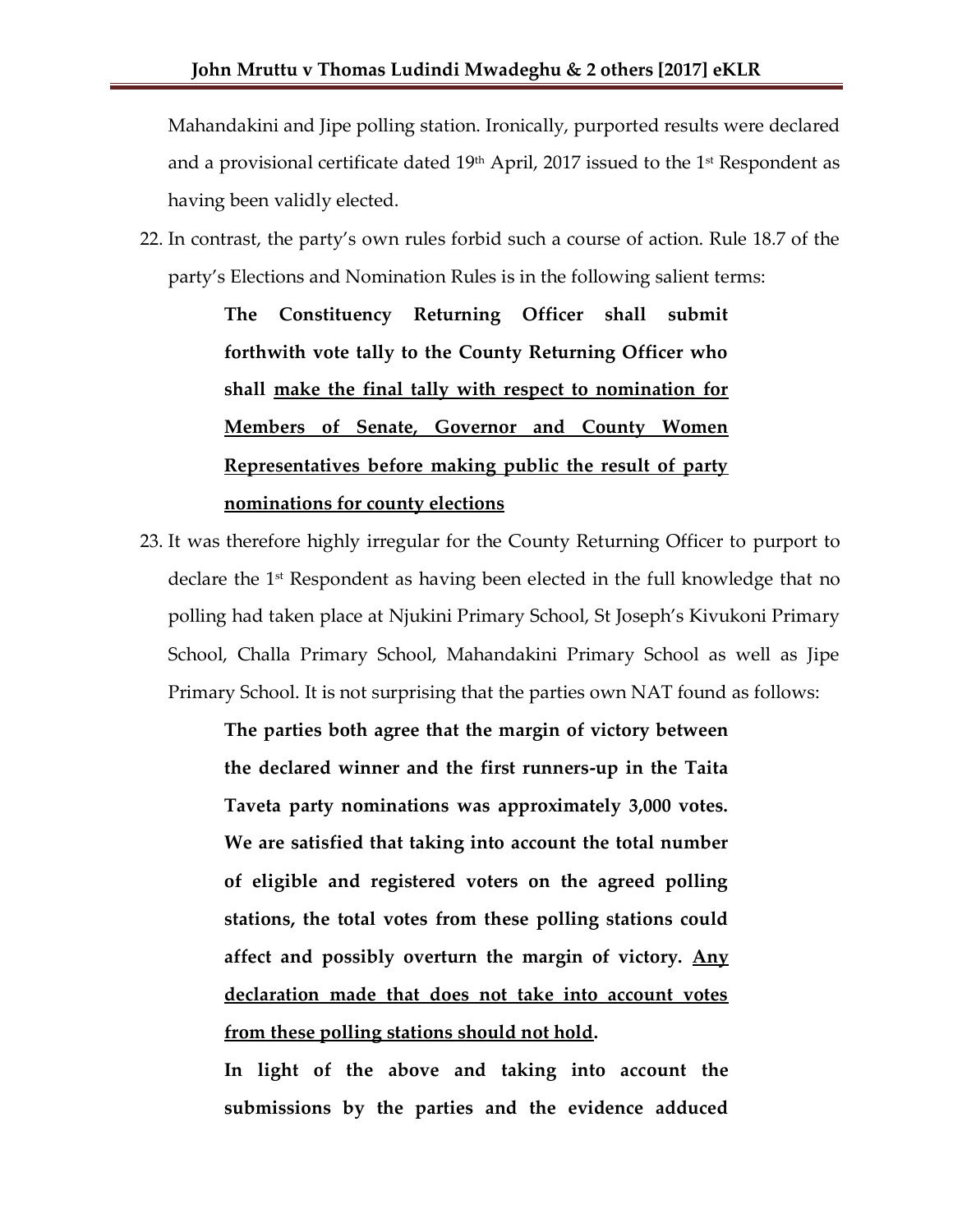**before us, we are not satisfied that the electoral process in respect of Taita Taveta County ODM gubernatorial elections could be said to have been conclusively determined at the time the declaration of results were made.**

- 24. We are persuaded by that decision and we adopt it as our own. Mr. Kajwang suggested that even if all the votes in these polling stations where no voting took place were awarded to the claimant, he would still trail the 1<sup>st</sup> Respondent as the 2013 IEBC register showed a total of 2,053 registered voters. This would not affect the margin of 2,750 as there would be a difference of (697) votes.
- 25. We are bound by the verdict of the Court of Appeal in *Moses Masika Wetang'ula v Musikari Nazi Kombo [2014] eKLR at 33* where it was held that:

**It is an accepted fact that no human activity can be perfect. The conduct of an election is therefore no exception. That notwithstanding, however, for an election to be valid, substantial compliance with the law governing that election is mandatory. For instance no election can be valid if it is not based on the principle of universal suffrage; if it is not by secret ballot; if it is not transparent and free from violence, intimidation, improper influence or corruption; and if it is not conducted by an independent body and administered in an impartial, neutral, efficient, accurate and accountable manner. No election can be valid if, whatever method of voting is employed, it is not "***simple***,**  *accurate, verifiable, secure, accountable and transparent***"; as well as if "***appropriate structures and mechanisms to eliminate electoral malpractice are [not] put in place***"; and**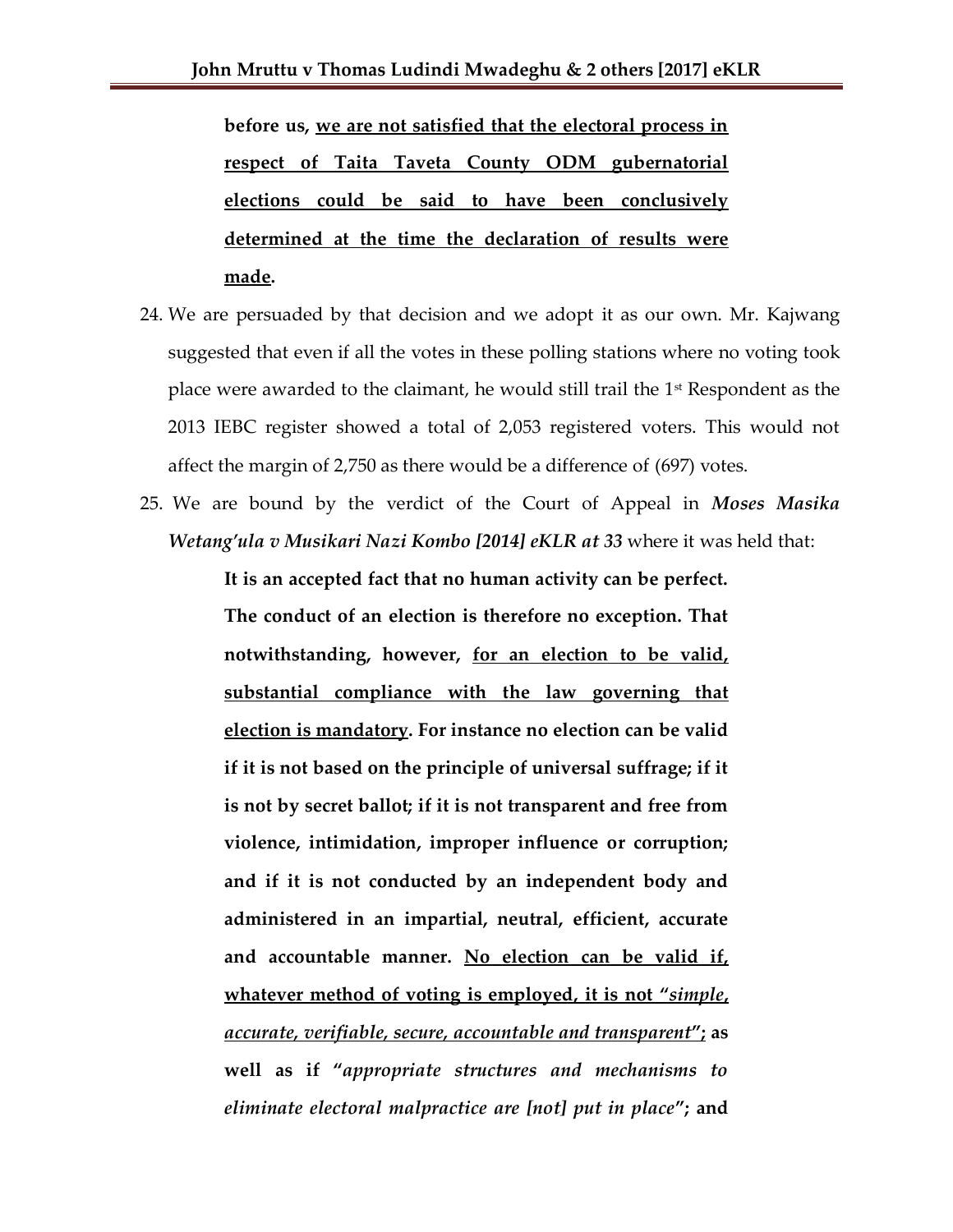**the counting and collation of votes and announcement of the results are not open and accurate. What Section 83 of the Elections Act excuses are minor infractions of these principles or requirements that arise from inadvertent, not deliberate or negligent, human activities in the effectuation of these principles but do not affect the result of the election.**

26. Accordingly, we do not think that the declaration of the  $1<sup>st</sup>$  Respondent as having been elected while no voting had taken place at all, in the five polling stations is a minor infraction of electoral laws arising from inadvertent human error and one which does not affect the result of the election. We find that this declaration was either grossly negligent or a deliberate design to disenfranchise voters and deny them the chance to vote for their preferred candidate for the position of Governor Taita Taveta County.

# **(ii) Did the non-compliance affect the outcome of the nomination exercise conducted on 18th April, 2017**

- 27. It is common ground and all parties conceded before us that polling stations had been clustered and voting for the entire ward only took place at the selected polling stations. Voting was not limited to the voters registered in particular polling stations which acted as tributaries for the selected polling station. Noelina Chao the Secretary to the County Election Committee confirms this when she depones at paragraph 17 of her Replying Affidavit sworn on  $5<sup>th</sup>$  May, 2017 that "voters from Ziwani Primary School could vote either at Challa Primary School or Mahandakini Primary School".
- 28. As a result, the correct number of votes at stake is not really the number of voters in the particular polling stations, but the total number of voters in the wards served by the polling stations where no voting took place. We disagree with Mr.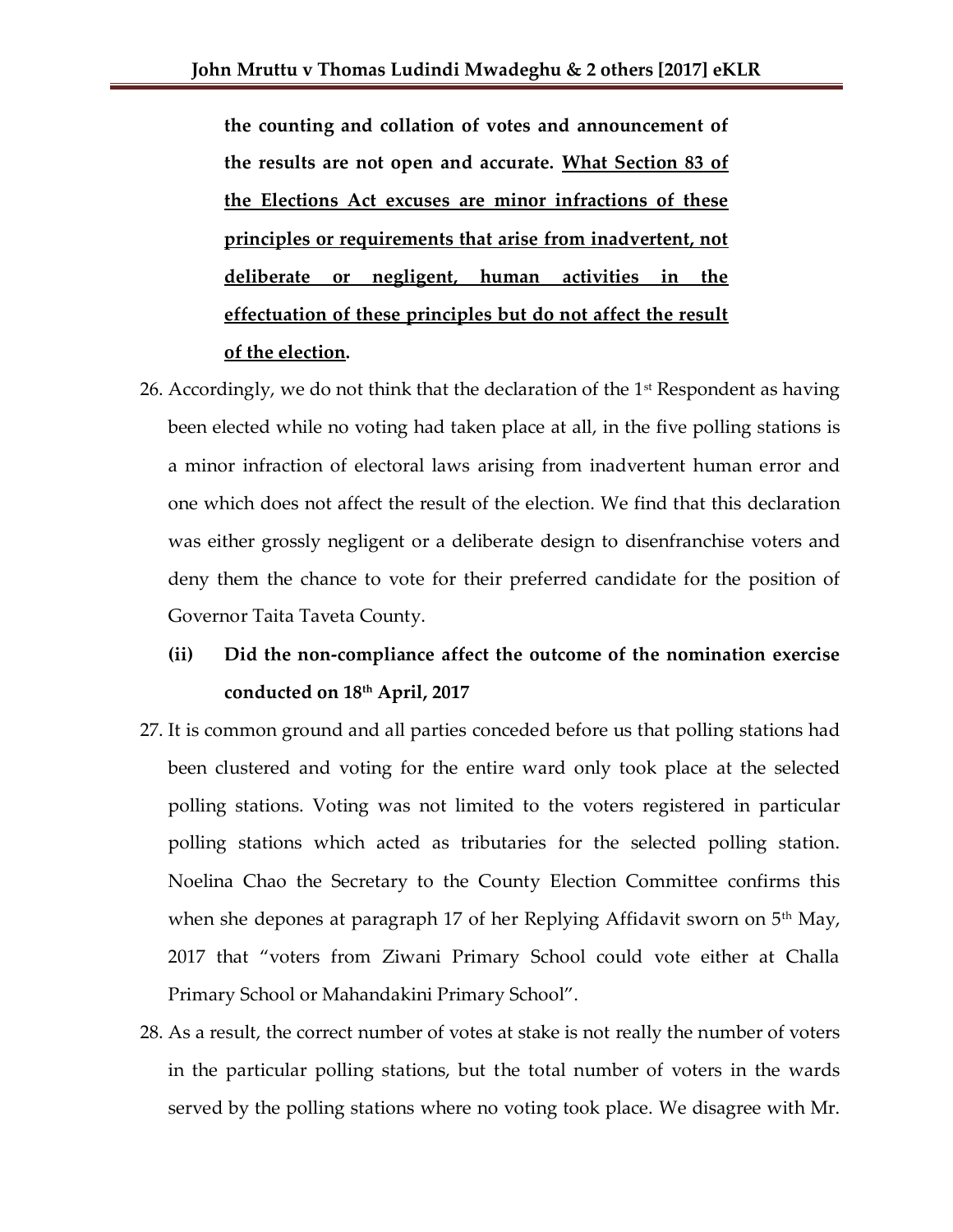Kajwang that the number of votes at stake is 2,053 from the registered voters at the polling stations where voting never occurred. Our finding from the register before us is that Chala Ward (5,855), Mata Ward (3,590) and Mahoo Ward (3,904), have some 13,349 voters between them, assuming a 100% turnout as Mr. Kajwang urged us to. We therefore concur with the NAT that "the total number of votes from these polling stations could affect and possibly overturn the margin of victory. Any declaration made that does not take into account".

- 29. We have said enough to lead us to the conclusion that the failure to conduct polls in the agreed polling station amounts to substantial non-compliance with Kenya's electoral laws as well as the party's constitution and that this noncompliance affected the result of the election.
- 30. We remain at a loss as to why the  $2<sup>nd</sup>$  Respondent did not comply with its own recommendation that polling should be conducted in Chala Ward, Mahoo Ward and Jipe polling stations.
	- **(c) Was the 2nd Respondent's decision to give the 1st Respondent a "direct nomination" reasonable, lawful and procedurally fair?**
- 31. We acknowledge that a candidate may be nominated directly or by consensus of the National Executive Council in accordance with a party's nomination rules. Indeed, the 2nd Respondent's Nomination rules provide that the National Elections Board may with the written approval of the National Executive Committee (NEC) grant a candidate direct nomination.
- 32. We also perceive that the discretion to award direct nominations, if properly deployed, can *inter alia* be a formidable tool to promote the representation, in legislative assemblies, of marginalized groups and communities such as women, persons with disabilities, youth, as well as ethnic and other minorities. Political parties would then be in a position to fulfill their obligations under Article 91 of the Constitution inter alia to respect and promote human rights and fundamental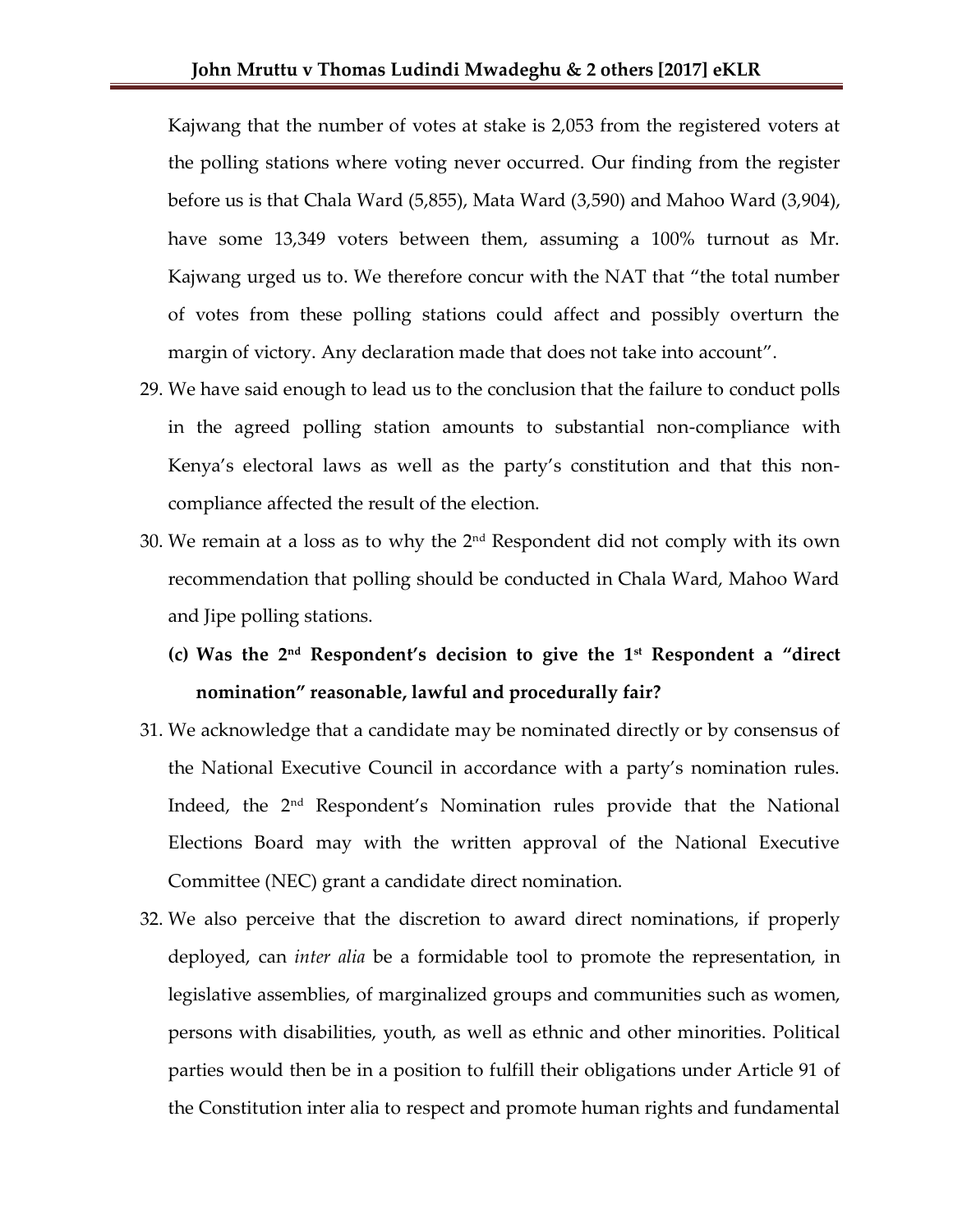freedoms, and *gender equality* and *equity* and to promote the objects and principles of the Constitution and the rule of law.

- 33. Be that as it may, the power to grant direct nominations is not in our view an absolute power or a blank cheque to reward party stalwarts and cronies at the expense of ordinary party members. Instead, such a decision must adhere to the rules of natural justice and comply with the Constitution and all relevant statutes including the Political Parties Act and the Fair Administrative Action Act, 2015. The discretion is therefore not a panacea or magic cure for badly conducted party primaries.
- 34. We note that the sole reason given by the  $2<sup>nd</sup>$  Respondent's Executive Officer for the award of a direct nomination to the 1<sup>st</sup> Respondent as per the letter dated 29<sup>th</sup> April, 2017 was that IEBC deadlines and the requisite capacity of the NEB could not permit repeat polls anywhere. Such a reason is not justifiable in an open and democratic society and neither was it reasonable, lawful or procedurally fair. We agree with Mr. Okubasu that the discretion to award nominations does not override the duty to act fairly.
- 35. In *Complaint No 53 of 2017 Hon Salah Yakub Farah v Kanu National Elections Board* we recently held as follows:

**In view of the above, we hold that the Claimant having been cleared by the party had a legitimate expectation that the party would conduct primaries where he would get a fair chance to compete. We find that the 3rd Respondent violated the Claimant's legitimate expectation that nominations would be conducted when it purported to undertake a direct nomination while there were at least two candidates for the position of Member of National Assembly, Fafi Constituency. Moreover, under Article 47(2) of the Constitution and section 4 of the Fair Administrative Action Act, 2015 the party was expected to inform the**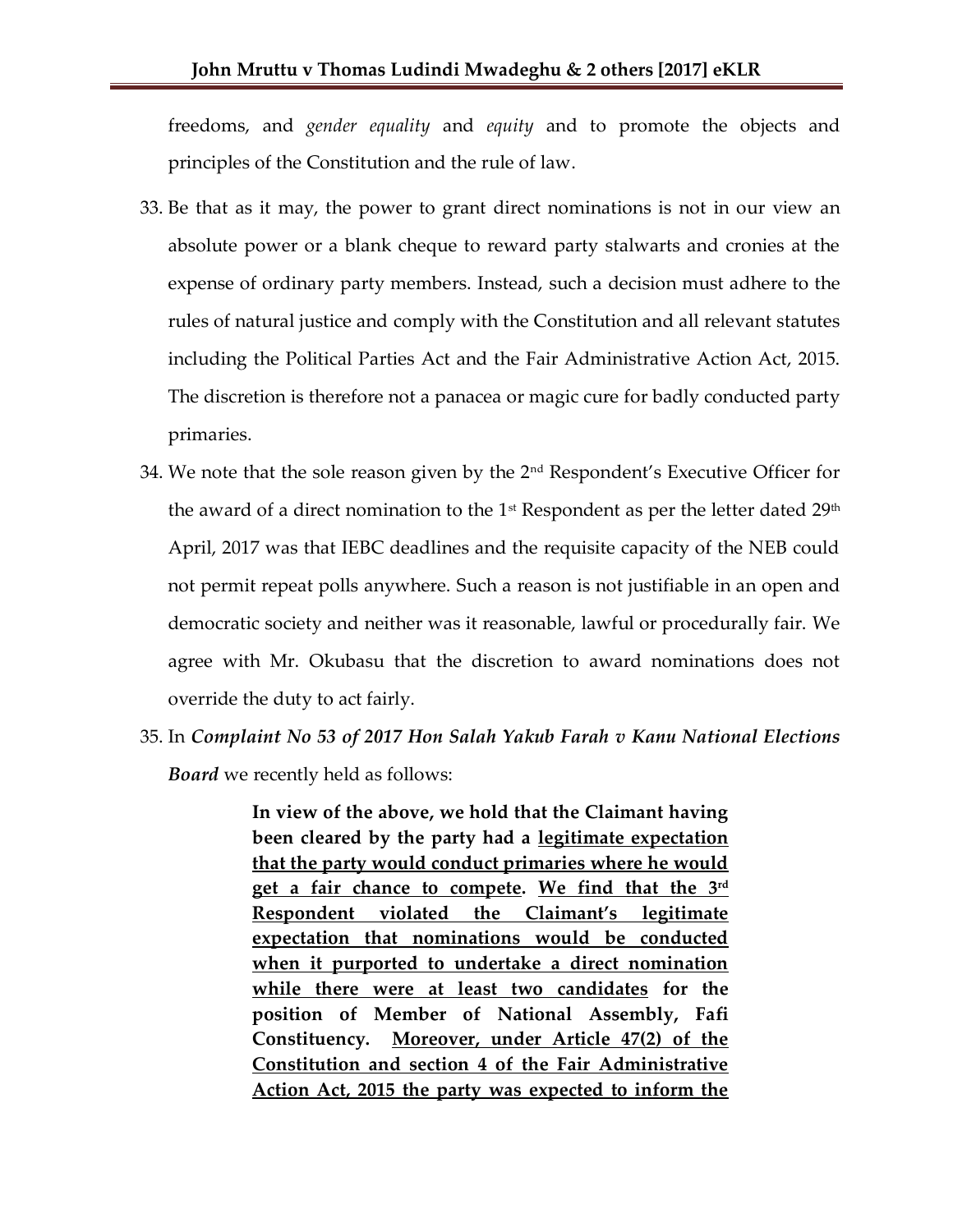## **Claimant of the party's decision not to conduct any nomination exercise in Fafi Constituency.**

36. We adopt that decision and hold that the justification for direct nomination given by the 2nd Respondent's Executive Officer does not suffice. Political parties not only enjoy a constitutional status, but also get funds from the public purse and their members. They owe it to their members to invest in proper systems and employ competent personnel who can conduct primaries efficiently and fairly while allowing adequate time for the party to resolve any disputes arising from those primaries.

### **(d) What are the appropriate reliefs in this complaint?**

- 37. In his submissions, Mr. Kajwang wondered whether this Tribunal could tell political parties what to do. We understood him to be saying that the Tribunal can only make declaratory orders or issue non-binding advisory opinions for optional consideration by the political parties.
- 38. To the contrary, in every matter over which it has jurisdiction, this Tribunal can grant any order that is just and equitable in accordance with section 11(1) of the Fair Administrative Action Act, 2015.
- 39. We therefore make the following orders
	- **(a) A declaration be and is hereby issued that the 2nd Respondent did not conduct free and fair nominations for the position of Governor of Taita Taveta County**
	- **(b) A declaration be and is hereby issued that the provisional nomination certificate dated 19th April, 2017, as well as the nomination certificate dated 29th April, 2017 issued by the 2nd Respondent to the 1st Respondent is null, void and of no effect in law**